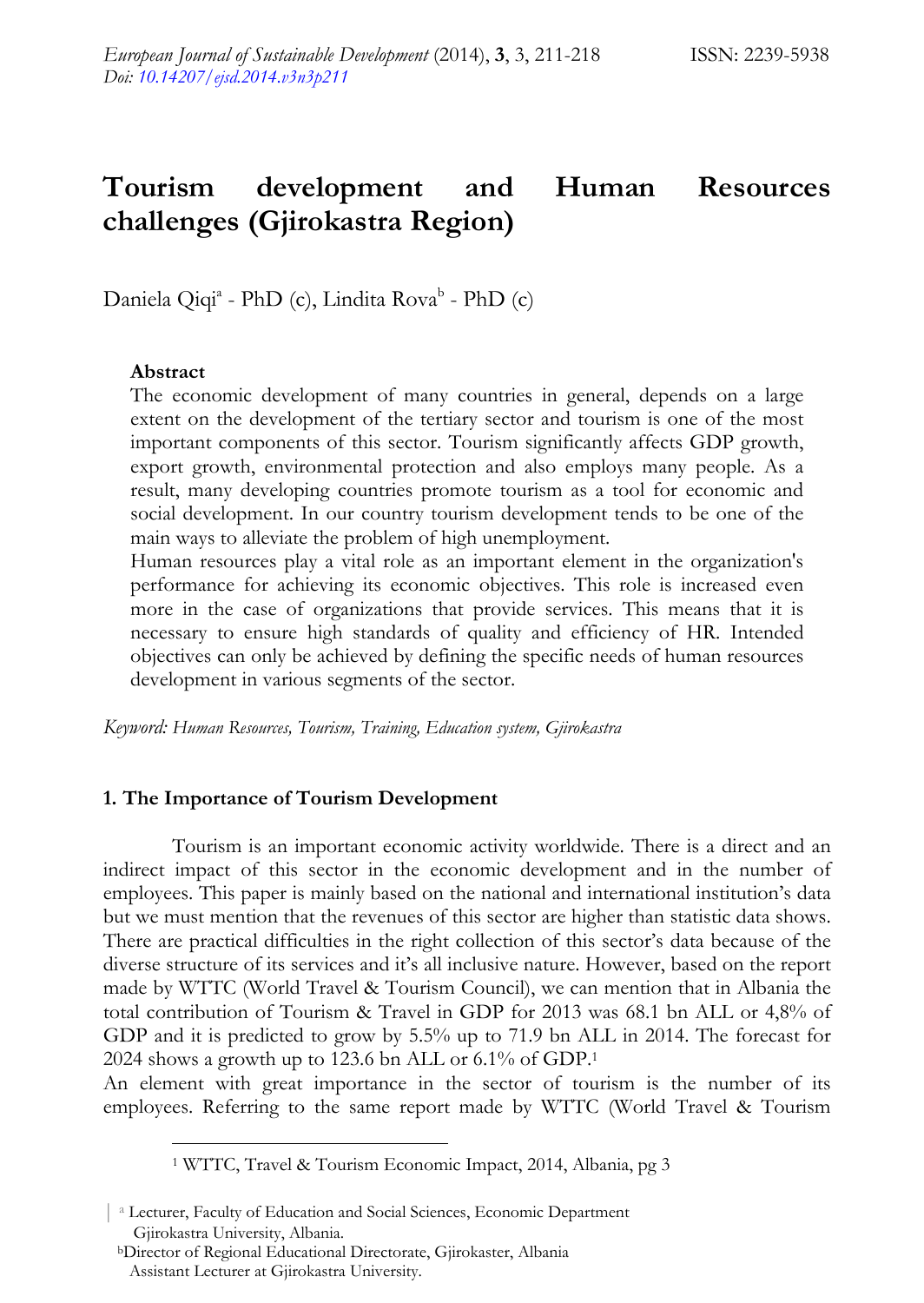Council), Travel & Tourism created 41.000 jobs directly in 2013 or 4.3% of total employment and it is predicted to grow by 5.2% in 2014 up to 43.500 jobs, representing 4.4% of the total employment. The forecast shows that Travel & Tourism will have a growth of 3.5% in the next decade, accounting 61.000 jobs directly by 20242.

Furthermore, Albanian Government considers tourism a sector that will have a large impact on the expected quantitative and qualitative development of Albanian economy in the next 4 years. The Ministry of Urban Development and Tourism seems to be seriously engaged in the launching of several documents regarding the tourism development such as the new law of tourism; the National Strategy of Tourism for the period 2014-2020 aiming the incentive and the development of sustainable tourism; the licensing, the standardization , the certification of tourism services, to develop informative campaigns and promotions for the new face of Albanian tourism which is intended to be achieved through protection, development, promotion of touristic resources; Albanian culture and heritage etc.3

As a result of the specific nature of this sector the employees in it are mainly females and youth. Based on statistical data, the unemployment rate in Albania for 2013 was 15.6% , 13.2% for the unemployed females. Whilst the unemployment rate for the youth between 15-24 years old was 30,2%, which compared with the data in 2012 showed a growth of 2,3 %.4Data shows that youth and females are really limited in the labor market. These groups face a lot of challenges regarding the labor market indexes. This is the reason why Albania considers the tourism development as a chance to decrease the unemployment rate as well as to better off the living standard of the country. The Albanian Investment Development Agency AIDA5 ranks tourism in the third place, with energy and industry in the first two places, as a sector with high investment potentials.

Even though all these actions are good for the tourism development, drafting qualitative policies is not enough. Are there human resources competent enough to make these policies give the expected results? Human resources and their job competence are vitally important elements in the tourism sector because the kind of the product that this sector provides is mainly services. As a result of this fact it largely depends on the quantity and the quality of the included human resources.

Is it clear for the local and central government authorities the importance of the human resource's development? Are the attempts made in the right direction for the preparation of tourism specialist and a sustainable tourism development?

## **2. The Human Resources Role And The Conditions Of Their Training In Albania**

The connection between education and economic development has been in the center of the development studies, focused on long term growth, for many years. Whilst in the theoretical models education is known as a key factor in the economic growth of a country, in the empirical models education has a small importance. The reason of this discrepancy is the fact that education for a long time was measured based on years

 $<sup>2</sup>$  Idem, pg 4</sup>

<sup>3</sup> http://turizmi.gov.al/al/

<sup>4</sup> www.instat.gov.al/papunesianevite

<sup>5</sup> www.AIDA.gov.al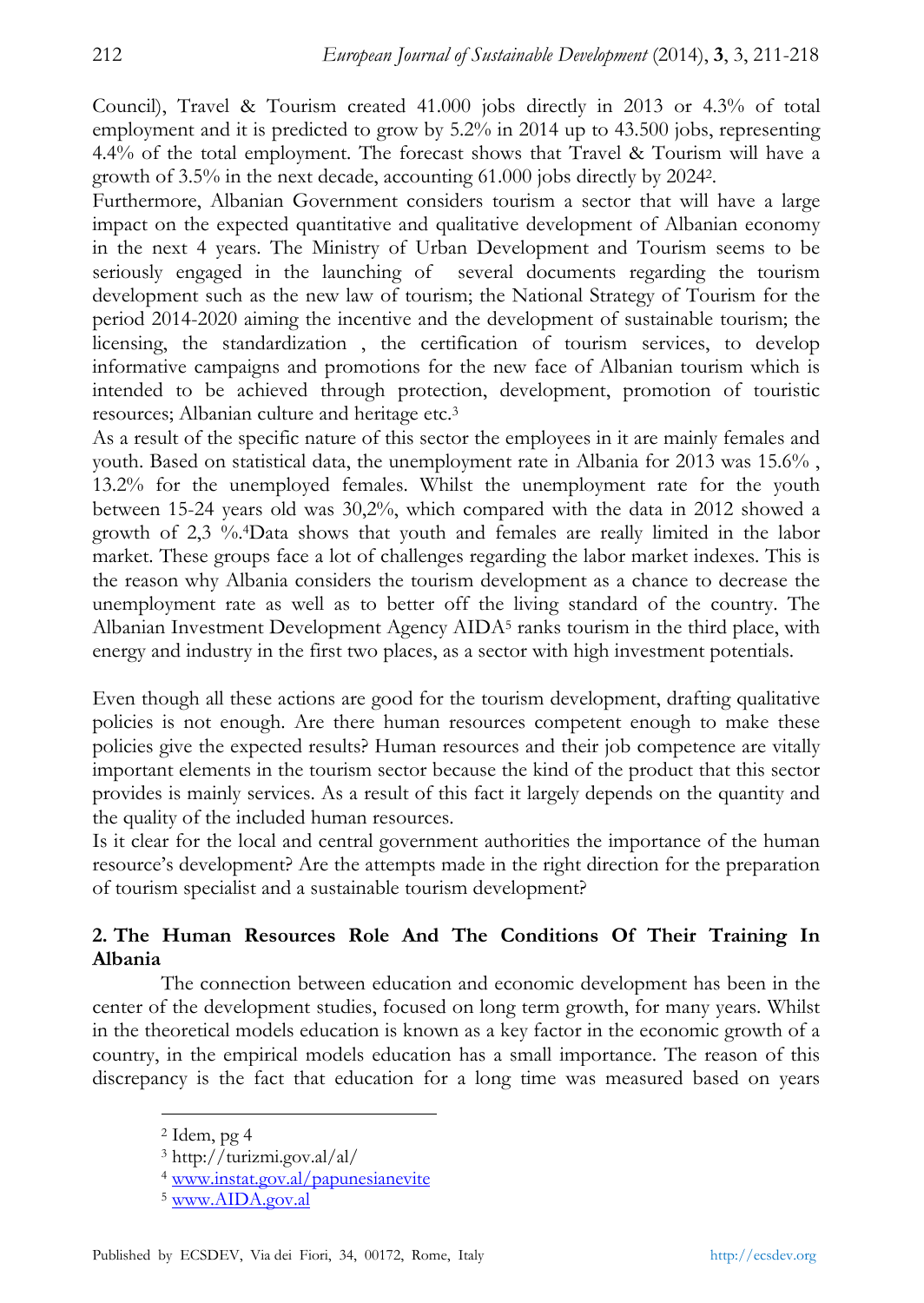school was frequented and not on the level of knowledge and skills obtained during school years, which according to a OSCE study, a student competence growth of 100 points (measuring unit) produces an increase of 2% of PBB per person. Thanks to this fact education is known as a key factor for development<sup>6</sup>.

In the academic literature human resource is considered to be an important indicator of individual and general productivity.7 Zeick (2002) mentioned that in German companies, the high number of employees that participated in training courses increased the annual production. Several studies, made in the developed countries, showed that any kind of education combined with training courses have a positive impact on the productivity growth, which on the other side helps in the economic development of a country (Lucas, 1988).

The sustainable development of the tourism sector is a challenge that all the factors involved in it face. Only competent human resources can help in the achievement of the determined economic standards and targets. Nowadays, we can't operate with the idea that economy should be in function of education, but with the idea that education should be adjusted to the economic and social development, because education is one of the most important factors in the sustainable development.

The preparation of Human Resources capable of being employed in the tourism sector requires an infrastructure made of educational and training institutions. Moreover it is necessary the drafting of programs that offer the chance to adjust the existing competent employees to the market requirements that change constantly. The training of human resources should be continuous because labor requirements change and as a result of this change, the human resources abilities should improve to keep the required standards of the service's quality. So, training is one of the most important aspects of the total human resources investment for a business. Developed countries spend considerable amounts of money for human resources training as well as for drafting development training programs. The constant development, the change of the market conditions, increased knowledge, changing the problems solving methods, increase the need of the businesses to recruit trained human resources, but also makes necessary the training of the existing human resources. As a result, it is impossible the implementation of the targets set without the provision of a continuous human resources training.

Albanian educational institutions of secondary and higher level should pay attention not only to the quantity of the human capital but to the quality also, because this is the only way the expected development in tourism and in the whole economy will be achieved. What's the actual situation of education, and especially of the vocational education, in Albania?

## **2.1. Vocational Education in Albania**

 $\overline{a}$ 

To better understand the human resources impact on the economic development and the challenges that vocational education faces in Albania, a synthetic description of its actual structure will be represented based on a report made by ACCE for the secondary educational system in Albania. Nowadays the educational structure is (primary3+3)+(lower secondary 3)+(higher secondary 3).

<sup>6</sup> Education at a Glance 2013, OECD indicators, 25 june 2013 7 Bassanini e Scarpetta, 2001; Fuente e Ciccone, 2003; Jones, 2005 e Bassanini, 2007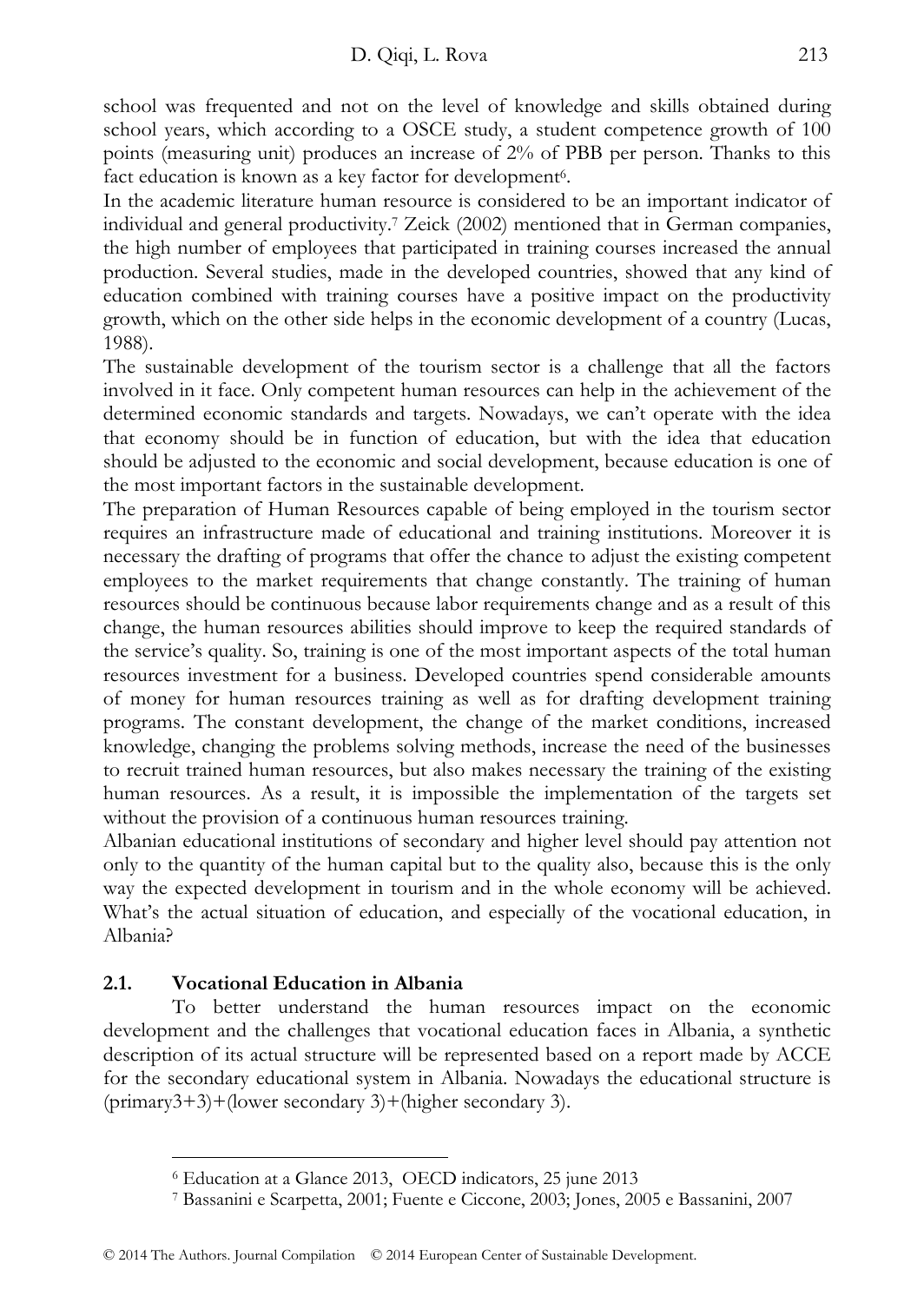Currently, 41 technical schools and 33 socio-cultural schools (5 of which are together with technical-professional schools) operate in the country level, distributed in 22 localities. Three of these professional schools operate in the rural zone with an agricultural direction. Schools are divided in 4 main areas: electro-mechanical, (19 schools), economic (9 schools), construction-joinery (4 schools); agriculture, woods/forests, veterinary medicine (9 schools). Pupils are prepared for 35 different specialties.<sup>8</sup>

Since 2009/10, the primary vocational education is organized in 3 levels so that it can offer the students a general education as well as a vocational one (theoretical and practical), thus preparing them for work and for further education. The 2-years programs of the first level aim the training of the semi skilled workers. Successful students take a basic professional certificate that allows them to enter the labor market or to continue their studies in the next level. In the second level, the one-year programs prepare technicians with a professional training certificate. The completion of the technical programs in the third level, that takes one more year, gives them the chance to continue their studies in a higher level. In the end of the third level students take the state exams and the professional practice exam. This new system is a successful one because has grown the number of registrations in the vocational schools from 19% in 2009 to 51% in 20119.

As shown from the above data, the vocational schools directions don't meet the labor market requirements or the economic branches classification of the country which is based on their development and on their number of employees. Generally, low level students choose vocational schools<sup>10</sup>. The proper structuring of education is not enough because restructuring the curricula and increasing the quality of the information given play also a vital role.

Referring the World Bank reports, for education the report of 2008 notes that "The theoretical overloading issue is more concerning than the curricula one". The report of 2009 notes, as well that educational program is overloaded with concepts and it has a theoretical nature. There's a lack of practice in the educational system. There's also a lack of the modern methods of learning in the context of promoting the critical thinking, the team work and the individual work. According to this report the normalization of the student's workload is a target that can be achieved by the elimination of the needless material as well as by the consolidation of the curricula reform, providing students with a sufficient time to stimulate the independent, critical and creative thinking, for nurturing the team work etc.11

Concluding, we can say that the educational system in Albania faces a lot of challenges. Besides those mentioned above we can add that the radical reform drafted by the Ministry of Education in Albania should be guided toward the labor market. To make it more clear we can mention the fact that based on the INSTAT data in Albania about 48% of the employees work in the Agricultural sector, but as mentioned above there are only 3 agricultural schools in the country. Moreover there is no vocational school that

<sup>8</sup> Albanian Coalition for Child Education (ACCE), Albania: The situation of educational system, march, 2013,pg 2<br><sup>9</sup> The Ministry of Social Welfare and youth, Employment Strategy 2014-2020<br><sup>10</sup> Idem

<sup>11</sup> World Bank Report, 2009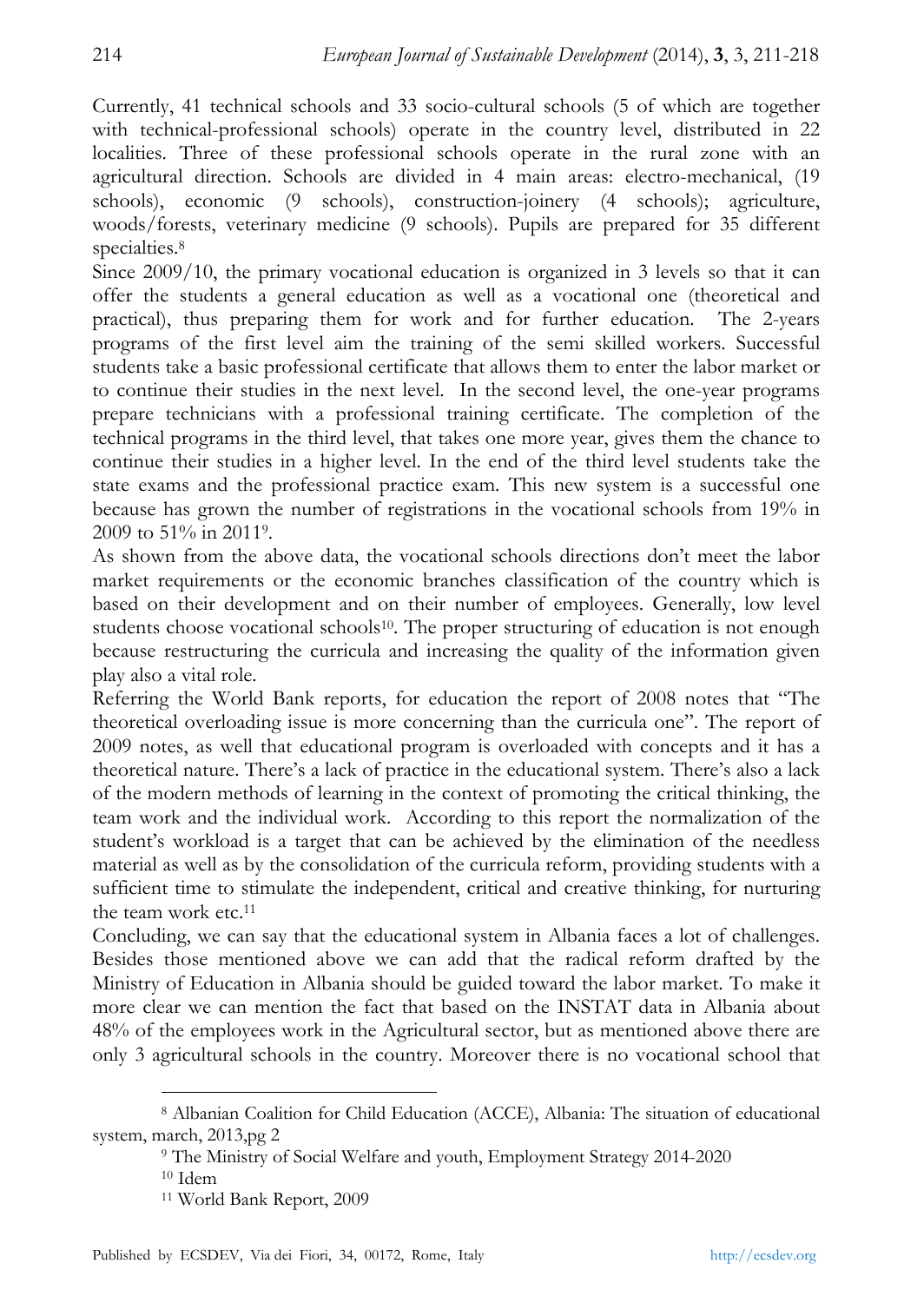can prepare skillful human resources for tourism, even though it is considered to be a strategic sector in the future.

#### **3. Gjirokastra, Tourism And Human Resources Challenges**

The region of Gjirokastra is one of the 12 regions in Albania, with a surface of 2.884 km² and a population of 73556 residents12. The district of Gjirokastra lies in the southeast of Albania, it consists of 3 localities, Gjirokastra,Tepelena and Permeti. Its administrative center is the city of Gjirokastra. In the Development Strategy of Gjirokastra District 2005-2015, tourism is considered to be a development perspective and it will constitute the main source of revenues growth. This is a conclusion based on the great potentials for the tourism development in this zone. The great touristic potential is based mainly on the existence of the antic city of Gjirokastra, created in the XII century around a fortress on a hill.13 Moreover Gjirokastra owns characteristic houses, the Argjiro castle, the archaeological sites of Antigonea and Hadrianopolis, and more than 500 historic buildings that give Gjirokastra a stunning and unforgettable view. In 2005 Gjirokastra became part of the world heritage list of UNESCO for its unique characteristics and its architectural values. This fact increases the touristic values of the city. Other zones of the district also own cultural touristic resources and worth mentioning are: Religion Objects of Labova, Leuse, Melan, Cepo, Çatiste, Hormova etc. The sources of this region fulfill the requirements not only for the development of cultural tourism but for exploring tourism, river tourism, alpine tourism and eco-tourism. In this zone are found about 150 natural monuments, among them: Uji i Ftohtë in Tepelena, Viroi Lake in Gjirokastra, National Park of Hotova in Përmet etc. Nemëcka Mountain and Bënça Valley canyons, Progonat and Nivicë (Tepelena) caves, Vjosa Valley etc offer breathtaking views. In Bënjë of Përmeti are found the thermal waters known for their curative abilities. Culinary or otherwise *Iso-Polifonia labe* (a spiritual value certificated from UNESCO as an asset of World Cultural Heritage), are specific elements that attract domestic and foreign tourist to visit the district of Gjirokastra. The region of Gjirokastra has a great potential for the touristic development because it owns a rich touristic supply leaded by the historical-cultural tourism, followed by natural tourism, the archeological one and so on. As a conclusion we can say that Gjirokastra District has all the potentials, besides the sea, to treat tourism as a possibility of its economic growth. According to statistics in 2012 the number of tourists was about 25000, and the last years

this number has increased. Furthermore the number of the hospitality structures, mainly hotels and restaurants has grown. Currently the number of the hotels in the district is about 56, where 32 of them are in the city of Gjirokastra and the number of coffee-bars and restaurants is about 49. Many studies have concluded that the services quality that touristic structures offer, are closely related with the quality of human resources. Businesses operating in tourism have shown their concern because of the lack in the competent human resources for this sector. Moreover , graduates in this sector face challenges like employment seasonality , the switching between the educational system to the employment for the first time, the low wages etc. According to Labor Force Survey

<sup>&</sup>lt;sup>12</sup> www.istat.gov.al, 2014<br><sup>13</sup> J. Guillemin, *Anthropological Realities: Readings in the Science of Culture*, New Brunswick, N.J, Transaction Publishers, 1º gennaio 1980, pg. 387.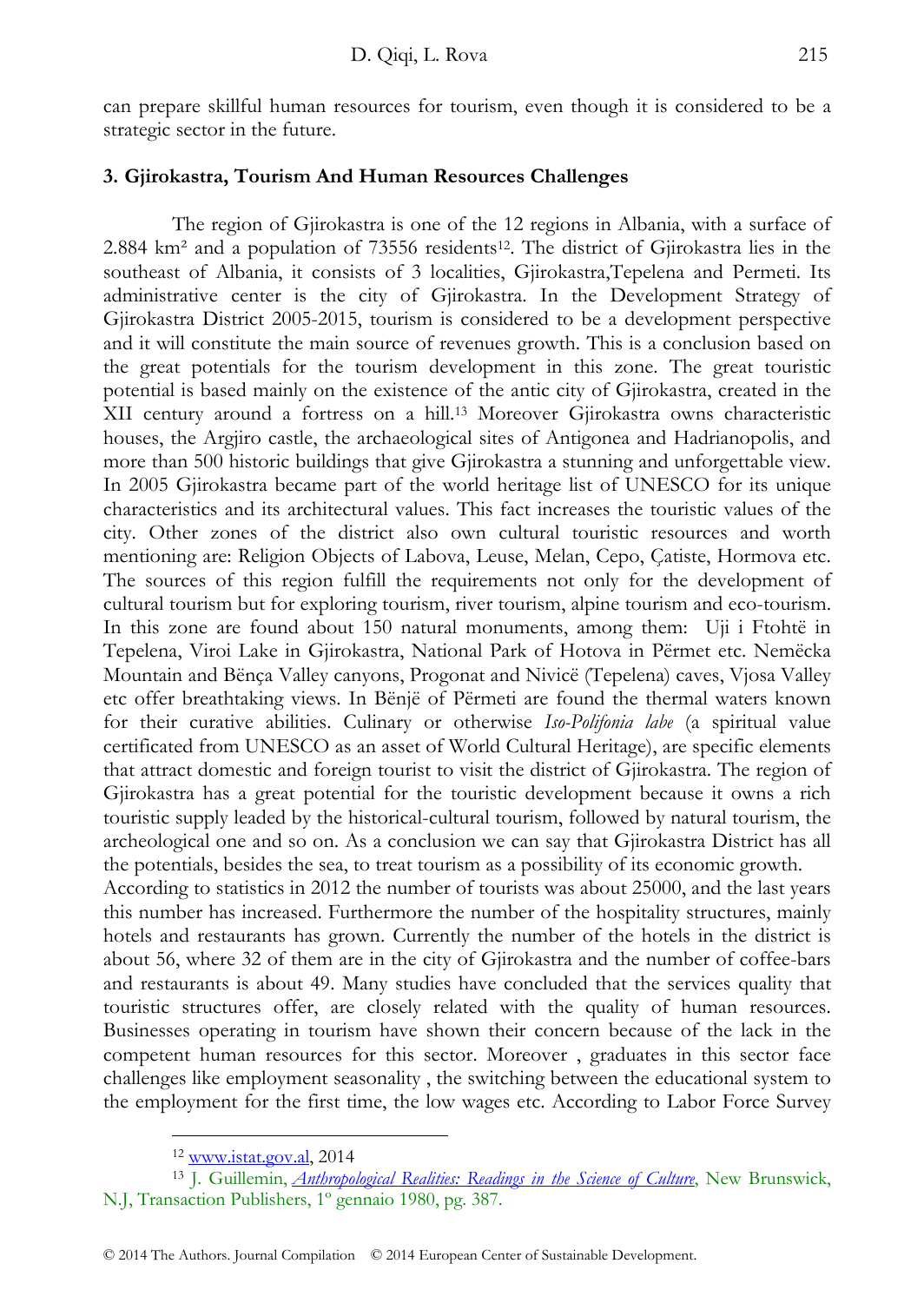in 2011, youth are unemployed at least 4 years before getting their first job. Thus, the time spent waiting for a job means loss of productivity in the labor market. In 2012 , the employees of hospitality sector had the lowest income on average ( 23,090 ALL per month).Based on everything mentioned above and considering the report of the employment strategy, the essence of vocational education in Albania should switch from production to service professions(economy, management, hotel, tourism and Communication Innovation Technology)

In terms of educational system, Gjirokastra district has 31 elementary schools which last 9-years, 9 united high schools, which means that high school is united with the elementary school, 8 high schools of general profile and only 2 vocational schools, one industrial school (with 3 specialties: auto, hydro and electro) and one art school (with 4 specialties: canto, painting, sculpture, musical instruments). There is only one course included in elementary school curricula that helps students learn more about their native land and it is called "Know your Native Land". But, a considerable number of courses have different projects that help students know better the cultural and historic wealth of the zone. There is a lack of courses that include information about tourism and its economic and social impact or information about the historic, archeological, cultural and natural heritage of this zone. The existing vocational schools do not meet the requirement of the labor market in a region like Gjirokastra that aspires to develop tourism with European or Global standards. Based on the region strategy and on the labor market, we can say that changing the specialties of the existing vocational schools or even open new vocational schools like: wood and stone processing schools, maintenance or restoration of cultural monuments schools would have a positive impact on employment and on economic development. Moreover the orientation of the art school toward art & design would help to develop the souvenirs market and to cultivate the traditional musical culture, since *isopolifonia* is a value protected by UNESCO. A really productive action would be the opening of a new tourism school, because with that the labor market would have competent human resources to fulfill the strategy of the region development.

Since the city of Gjirokastra has a university, its residents majority, about 57%, is under 35 years old14. The Tourism Department in the "*E'qrem Cabej*" University exists since 2005 and offers undergraduate and postgraduate courses. The results of a questionnaire, made for the needs of this paper to tourism students, showed that 85% of respondents think that tourism is a sector that should be developed in Gjirokastra but only 25% of them are willing to work and succeed in this sector, while 71% would like to be employed in the public sector, 15% in the private sector and 14% to start their own business. Furthermore, the survey respondents consider necessary the switching from theoretical curricula to more practical ones, by strengthening the cooperation between the university and the private market.

The survey results lead us to the conclusion that tourism is considered to be an important sector for the future of this zone, but its human resources lack of professional competence in this sector makes them hesitant about their future in tourism. Even though university gives knowledge about the reasons why things happen and their impacts, vocational education teaches how to become competent for a specific sector. There's a lack of this vocational training in the educational system of Gjirokastra, leaving

<sup>14</sup> www.aida.gov.al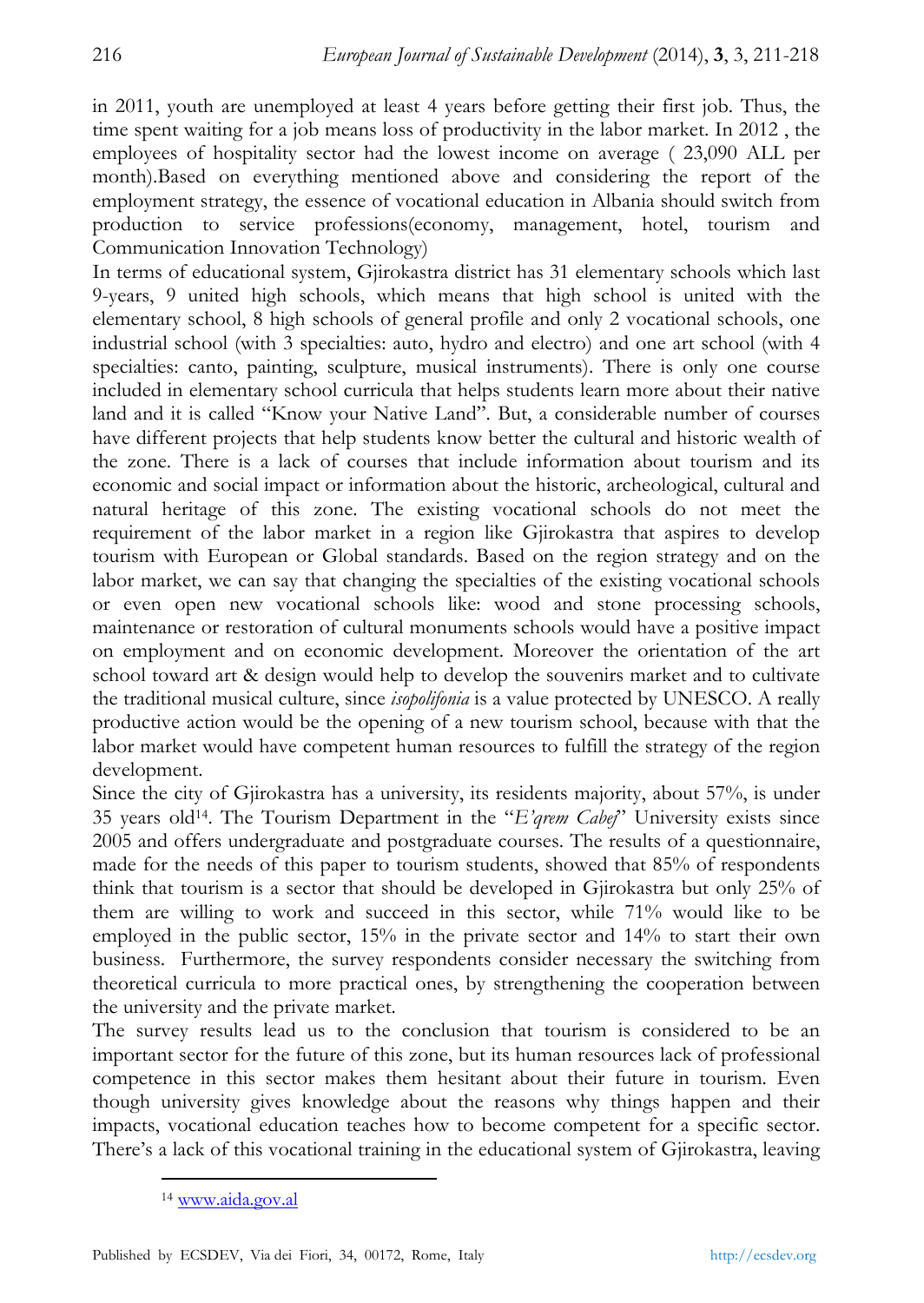the labor market without competent human resources for tourism. The only institution that offers some kind of professional courses for any resident of the city is the Professional Training Center (PTC), which operates under the dependence of the Ministry of Social Welfare and Youth. This center offers 41 training courses, some of them are connected to tourism, but the statistical data show that the participation in these courses is extremely low and even the courses that have a considerable number of participants have nothing to do with the sector of tourism. The Employment Strategy 2014-2020 notes: *"Public PTC are not fulfilling their mission .It is offered a low quality training, they use old programs that most of the time are not based on the curricula, there is a lack of learning materials; a lack of funds for the drafting of new programs; their courses have a short duration and their instructors are of a low quality. There is no cooperation between PTC and the private sector, neither between PTC and professional schools, fact that creates a gap between the labor market requirements and the trained human resources. ".* Based on these facts we conclude that despite their functioning problems, the training courses can not create competent human resources in tourism sector without a proper educational system that starts in the elementary levels and ends with the higher level. So, "Vocational Education in Tourism" is a stepping stone for the creation of a developed and contemporary industry in tourism. In the same time the finding of new instruments for the coordination of economic policies and labor ones, that can lead the university and the governmental bodies towards the promotion of education, to increase the quality of undergraduate and postgraduate education, play a vital role in the tourism development. Simultaneously, a cooperation between the private sector and universities operating in the same zone should be created so that the labor market requirements can be fulfilled and the graduates can immediately get employed.

## **Conclusions**

• Different facts and factors prove that tourism development can cause economic development and that Gjirokastra region owns a great potential for this development, especially the cultural one.

The quality of human resources that are occupied in the touristic sector play the most important role in the determination of this sector success.

The touristic educational institutions have mainly theoretical courses, creating a lack of practical experience for their graduates, making them hesitate to work in the sector.

There's a lack of competent professionals in the Albanian touristic sector.

The educational and training institutions are not capable of creating professionals that meet the touristic sector requirements.

These are the reasons why we think that coordination of all interest groups operating in the touristic sector will help human resources occupied in this sector to excess all the challenges they face. Furthermore, the touristic sector can become the sector with the higher revenues of Gjirokastra region only by the coordination of all the local actors and economic policies as well as by adjusting the current educational infrastructure with the touristic labor market requirements.